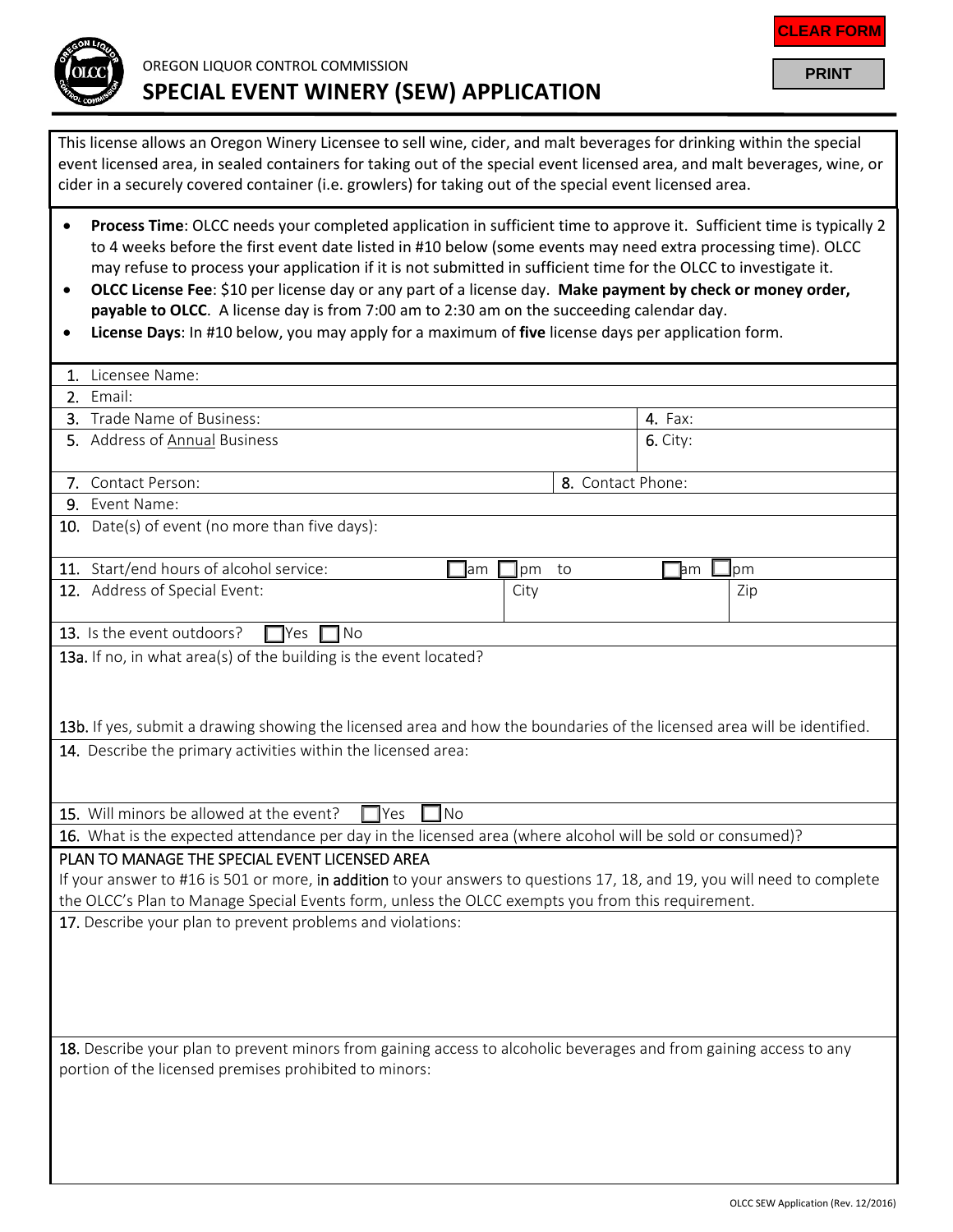| 19. Describe your plan to manage alcohol consumption by adults:                                                                                           |                      |  |
|-----------------------------------------------------------------------------------------------------------------------------------------------------------|----------------------|--|
|                                                                                                                                                           |                      |  |
|                                                                                                                                                           |                      |  |
|                                                                                                                                                           |                      |  |
|                                                                                                                                                           |                      |  |
| 20. List name(s) and service permit number(s) of alcohol manager(s) on-duty and in the licensed area:                                                     |                      |  |
|                                                                                                                                                           |                      |  |
|                                                                                                                                                           |                      |  |
|                                                                                                                                                           |                      |  |
| <b>LIQUOR LIABILITY INSURANCE</b>                                                                                                                         |                      |  |
| If the licensed area is open to the public and expected attendance is 301 or more per day in the licensed area, the event                                 |                      |  |
| must have at least \$300,000 of liquor liability insurance coverage (ORS 471.168).                                                                        |                      |  |
| 21. Insurance Company:                                                                                                                                    |                      |  |
| <b>22.</b> Policy #:                                                                                                                                      | 23. Expiration Date: |  |
| <b>MARIJUANA</b>                                                                                                                                          |                      |  |
| 24. Will marijuana (such as use, consumption, samples, give-away, sale, etc.) be allowed on the special event licensed                                    |                      |  |
| premises or be part of the event or an adjacent event? $\Box$ Yes $\Box$ No                                                                               |                      |  |
|                                                                                                                                                           |                      |  |
| <b>FOOD SERVICE</b>                                                                                                                                       |                      |  |
| You must provide at all times and in all areas where alcohol service is available at least two different substantial food                                 |                      |  |
| items (see the attached sheet for an explanation of this requirement).                                                                                    |                      |  |
| 25. Name at least two different substantial food items that will be provided:                                                                             |                      |  |
| 1.<br>2.                                                                                                                                                  |                      |  |
| <b>GOVERNMENT RECOMMENDATION</b><br>You must obtain a recommendation from the local city or county named in #26 before submitting this application to the |                      |  |
| OLCC.                                                                                                                                                     |                      |  |
| 26. Name the city if the event address is within a city's limits, or the county if the event address is outside the city's                                |                      |  |
| limits:                                                                                                                                                   |                      |  |
| <b>SIGNATURE</b>                                                                                                                                          |                      |  |
| I affirm that I am authorized to sign this application on behalf of the applicant.                                                                        |                      |  |
| 27. Name (please print):                                                                                                                                  |                      |  |
| 28. Signature:                                                                                                                                            | 29. Date:            |  |
|                                                                                                                                                           |                      |  |
|                                                                                                                                                           |                      |  |
| <b>CITY OR COUNTY USE ONLY</b>                                                                                                                            |                      |  |
| The city/county named in #26 above recommends:<br>$\Box$ Grant<br>$\Box$ Acknowledge<br>$\Box$ Deny (attach written explanation of deny recommendation)   |                      |  |
| City/County Signature:<br>Date:                                                                                                                           |                      |  |
| FORM TO OLCC                                                                                                                                              |                      |  |
| This license is valid only when signed by an OLCC representative. Submit this form to the OLCC office regulating the                                      |                      |  |
| county in which your special event will happen.                                                                                                           |                      |  |
| <b>OLCC USE ONLY</b><br>Date:                                                                                                                             | Receipt #:           |  |
| Fee Paid:                                                                                                                                                 |                      |  |
| $\square$ Denied<br>License is:<br>$\Box$ Approved                                                                                                        |                      |  |
| OLCC Signature:                                                                                                                                           | Date:                |  |